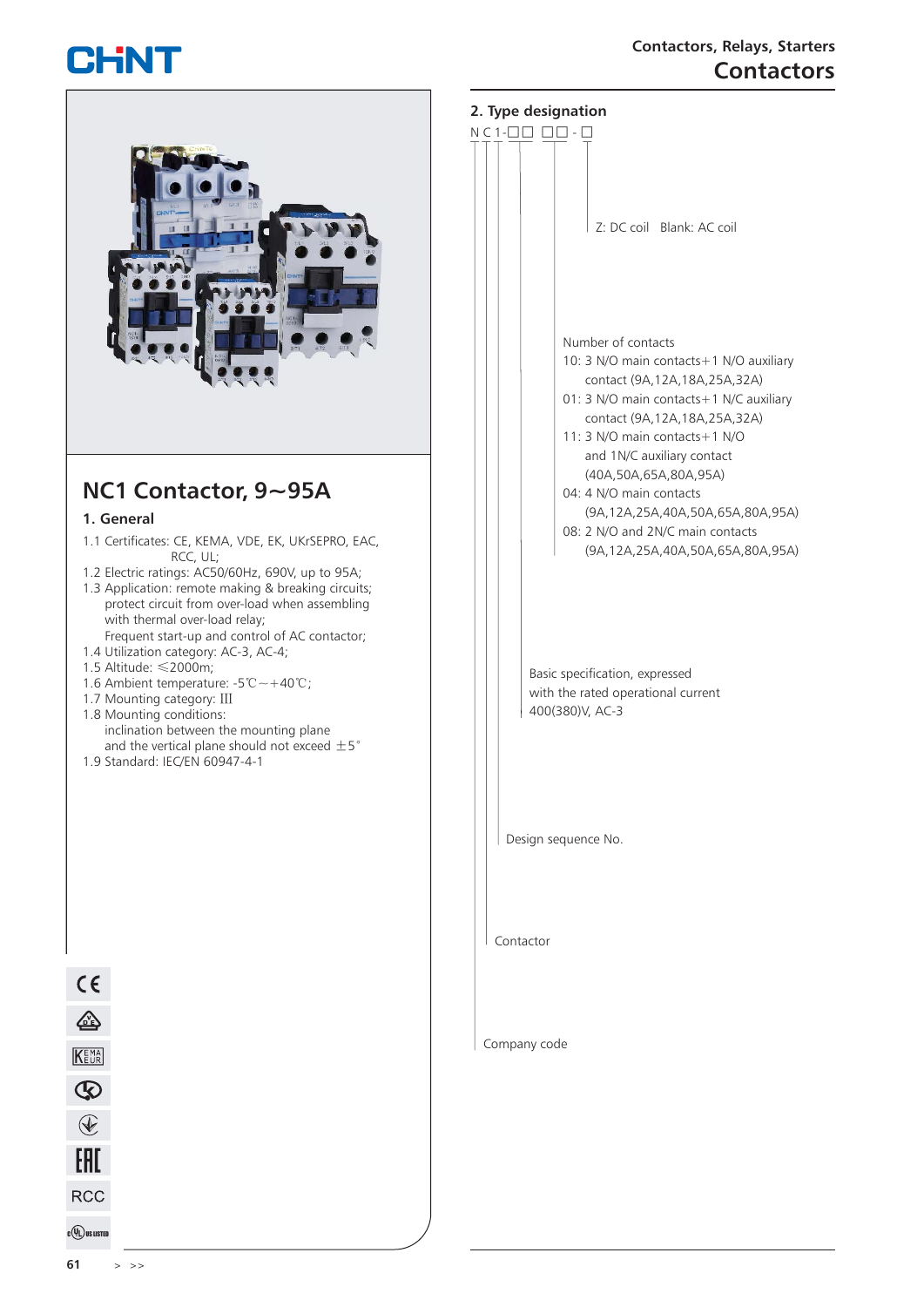### **3. Curves**

Electric life curves (AC-3)



Electric life curves (AC-4)



#### Example:

Request to control the start of three-phase motors

main technical parameter of three-phase motors: P=5.5kW, Ue=400V(380V), Ie=11A, Ic6×Ie=66A

The electric life span of request: 2,00,000 operations

the contactor should be NC1-32 according to the curves above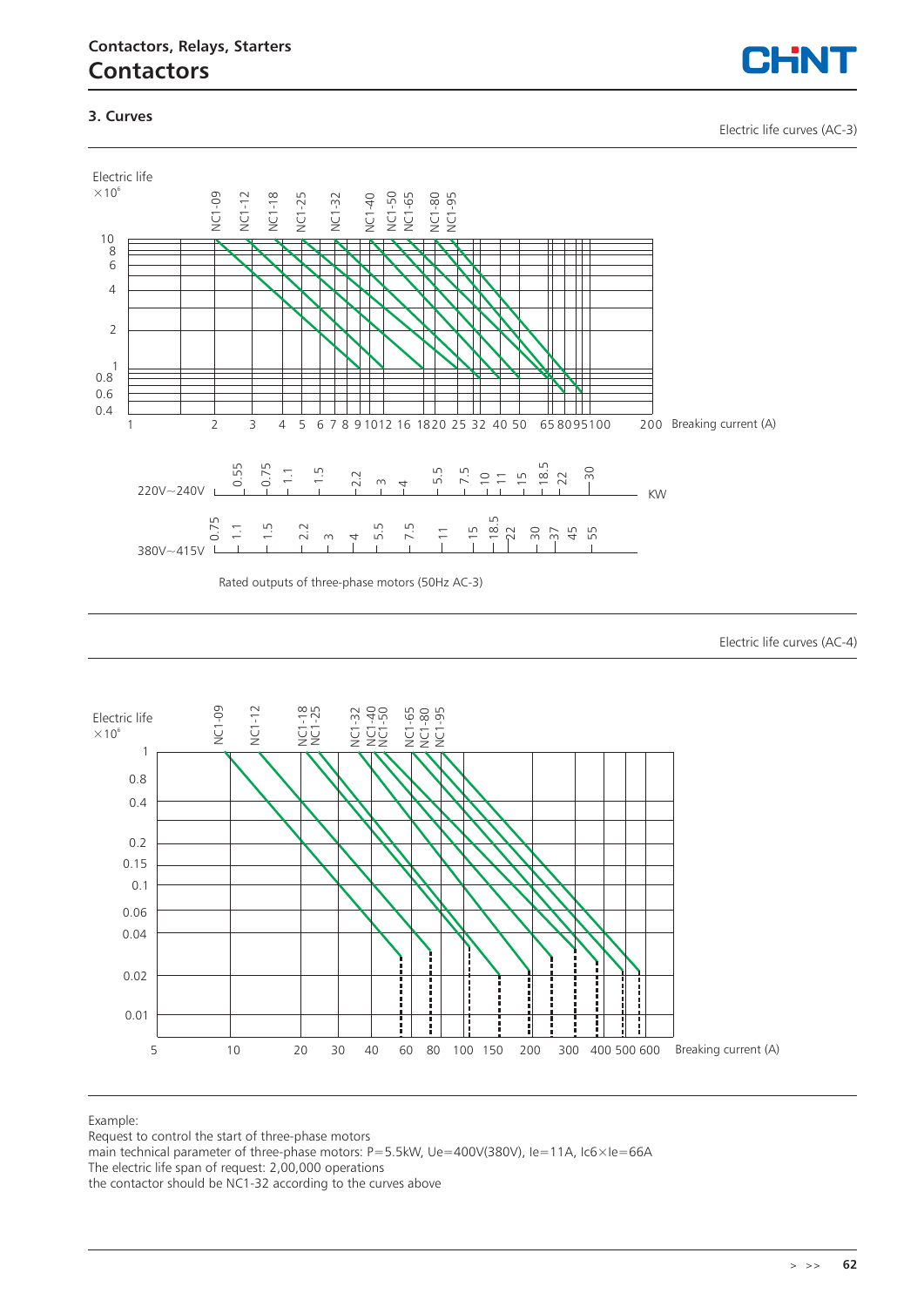

### **4. Technical data**

4.1 AC coil contactor

★ AC coil operation

| <b>Model</b><br><b>Items</b>                           |                                             |                | <b>NC1-09</b>  | <b>NC1-12</b>    | <b>NC1-18</b>  | <b>NC1-25</b>    |  |
|--------------------------------------------------------|---------------------------------------------|----------------|----------------|------------------|----------------|------------------|--|
|                                                        | Frame                                       |                |                | Frame 1 (3P, 4P) | Frame 2 (3P)   | Frame 3 (3P, 4P) |  |
|                                                        |                                             |                |                |                  |                |                  |  |
|                                                        | Rated conventional heating current (A) AC-1 |                | 20             | 20               | 32             | 40               |  |
|                                                        | 400(380)V                                   | $AC-3$         | 9              | 12               | 18             | 25               |  |
| Rated operational                                      |                                             | $AC-4$         | 3.5            | 5                | 7.7            | 8.5              |  |
| current (A)                                            | 690(660)V                                   | $AC-3$         | 6.6            | 8.9              | 12             | 18               |  |
|                                                        |                                             | $AC-4$         | 1.5            | $\overline{2}$   | 3.8            | 4.4              |  |
| Rated insulation voltage (V AC)                        |                                             |                | 690            | 690              | 690            | 690              |  |
|                                                        |                                             | 230(220)V AC   | 2.2            | 3                | $\overline{4}$ | 5.5              |  |
| Power of controlled                                    | kW                                          | 400(380)V AC   | $\overline{4}$ | 5.5              | 7.5            | 11               |  |
| 3-phase                                                |                                             | 690(660)V AC   | 5.5            | 7.5              | 10             | 15               |  |
| cage motor (AC-3)                                      |                                             | <b>200V AC</b> | 3              | 5                | 7.5            | 7.5              |  |
|                                                        | hp                                          | <b>240V AC</b> | 3              | 5                | 7.5            | 10               |  |
|                                                        |                                             | <b>460V AC</b> | 5              | 7.5              | 10             | 15               |  |
|                                                        |                                             | <b>600V AC</b> | 5              | 7.5              | 10             | 15               |  |
|                                                        |                                             | $AC-3$         | 1,200          | 1,200            | 1,200          | 1,200            |  |
| Operating frequency<br>(operations/h)                  | Electrical                                  | $AC-4$         | 300            | 300              | 300            | 300              |  |
|                                                        |                                             | Mechanical     | 3,600          | 3,600            | 3,600          | 3,600            |  |
| Electrical life                                        |                                             | $AC-3$         | 1,000          | 1,000            | 1,000          | 1,000            |  |
| $(\times 10^3$ operations)                             |                                             | $AC-4$         | 200            | 200              | 200            | 200              |  |
| Mechanical life ( $\times$ 10 <sup>6</sup> operations) |                                             |                | 10             | $10$             | 10             | $10$             |  |
| Matched fuse type                                      |                                             |                | RT16-20        | RT16-20          | RT16-32        | RT16-40          |  |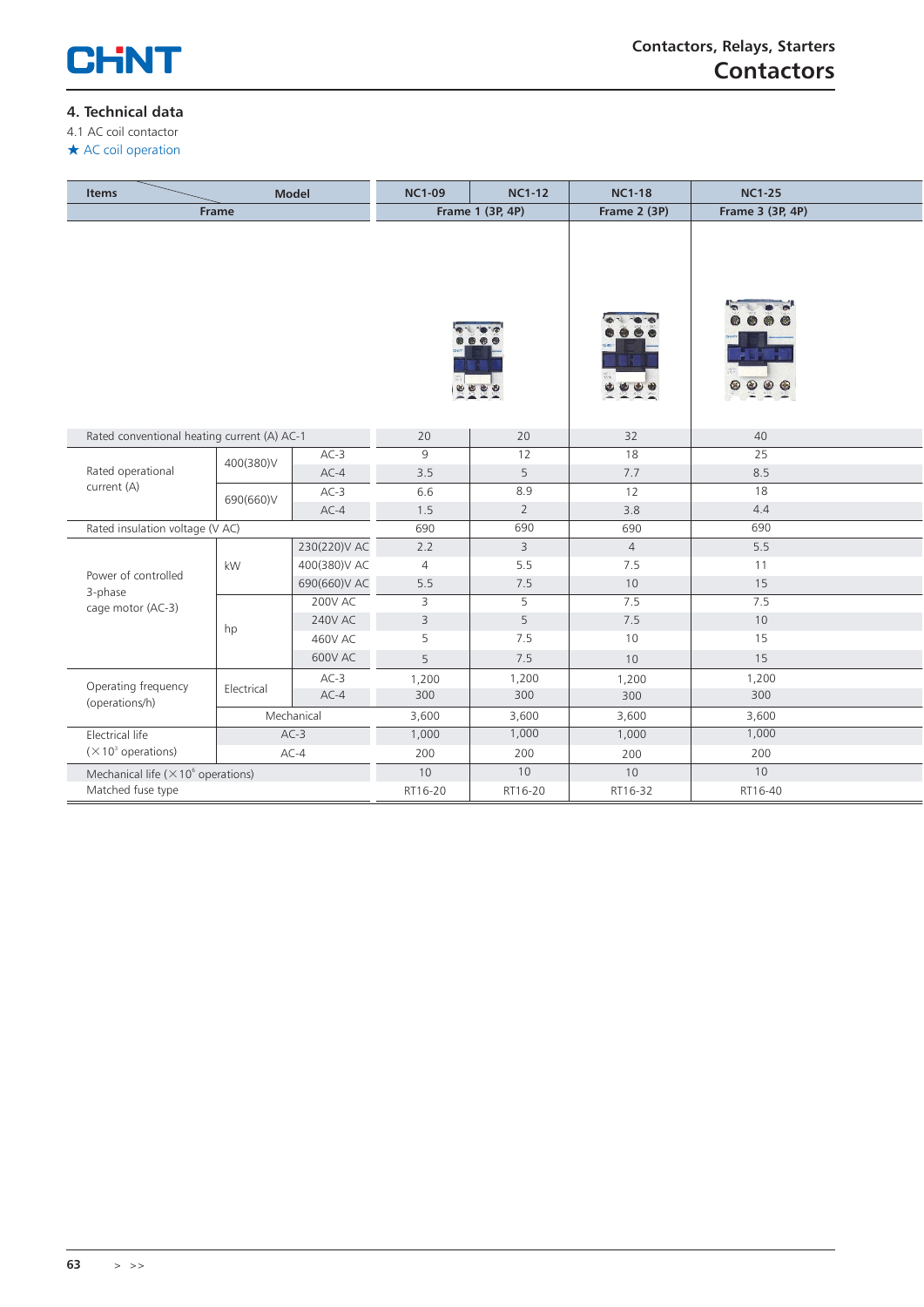

| <b>NC1-32</b>   | <b>NC1-40</b> | <b>NC1-50</b>    | <b>NC1-65</b> | <b>NC1-80</b>          | <b>NC1-95</b> |
|-----------------|---------------|------------------|---------------|------------------------|---------------|
| Frame 4 (3P)    |               | Frame 5 (3P, 4P) |               | Frame 6 (3P, 4P)       |               |
|                 |               |                  |               | T.<br>NGE 2611<br>SATI |               |
| 50              | 60            | 80               | 80            | 95                     | 95            |
| $\overline{32}$ | 40            | $\overline{50}$  | 65            | 80                     | 95            |
| $12$            | 18.5          | 24               | 28            | 37                     | 44            |
| 21              | 34            | 39               | 42            | 49                     | 49            |
| 7.5             | $\,9$         | 12               | 14            | 17.3                   | 21.3          |
| 690             | 690           | 690              | 690           | 690                    | 690           |
| 7.5             | $11$          | 15               | 18.5          | 22                     | 25            |
| 15              | 18.5          | 22               | 30            | 37                     | 45            |
| 18.5            | 30            | 37               | 37            | 45                     | 45            |
| 10              | 15            | 15               | 20            | 25                     | 30            |
| 15              | 20            | 20               | 25            | 30                     | $30\,$        |
| 20              | 25            | 30               | 40            | 40                     | 50            |
| 20              | 25            | 30               | $40\,$        | 40                     | 50            |
| 600             | 600           | 600              | 600           | 600                    | 600           |
| 300             | 300           | 300              | 300           | 300                    | 300           |
| 3,600           | 3,600         | 3,600            | 3,600         | 3,600                  | 3,600         |
| 800             | 800           | 600              | 600           | 600                    | 600           |
| 200             | 150           | 150              | 150           | 100                    | 100           |
| 8               | $\,8\,$       | 8                | $\,8\,$       | 6                      | 6             |
| RT16-50         | RT16-63       | RT16-80          | RT16-80       | RT16-100               | RT16-125      |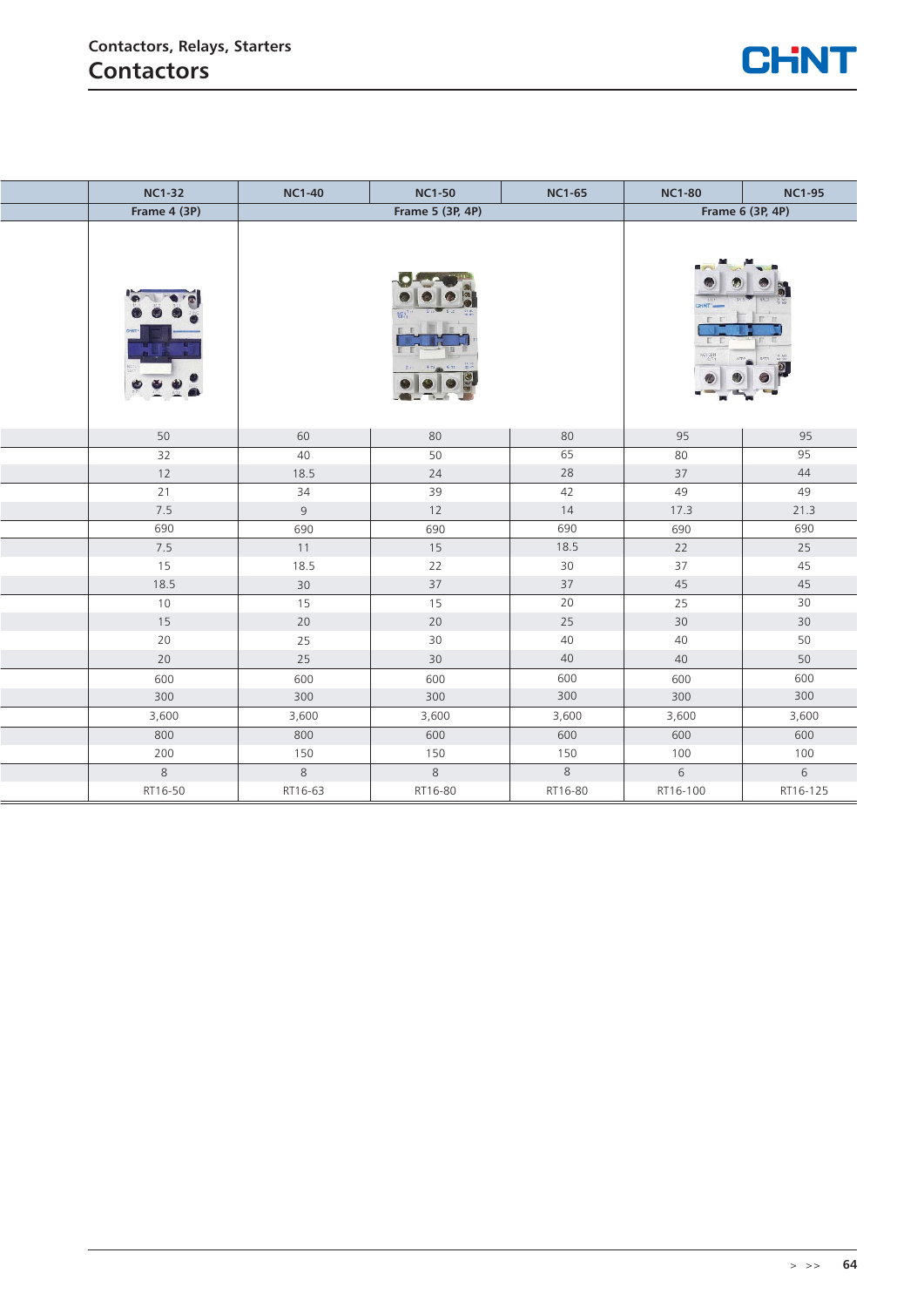

### 4.2 DC coil contactor

### ★ DC coil operation(24V,110V,220V)

| <b>Items</b>                                           |                                             | <b>Model</b> | <b>NC1-09Z</b> | <b>NC1-12Z</b>   | <b>NC1-18Z</b> | <b>NC1-25Z</b>   |
|--------------------------------------------------------|---------------------------------------------|--------------|----------------|------------------|----------------|------------------|
|                                                        | Frame                                       |              |                | Frame 1 (3P, 4P) | Frame 2 (3P)   | Frame 3 (3P, 4P) |
|                                                        |                                             |              |                |                  |                |                  |
|                                                        | Rated conventional heating current (A) AC-1 |              | 20             | 20               | 32             | 40               |
|                                                        | 400(380)V                                   | $AC-3$       | 9              | 12               | 18             | 25               |
| Rated operational                                      |                                             | $AC-4$       | 3.5            | 5                | 7.7            | 8.5              |
| current (A)                                            | 690(660)V                                   | $AC-3$       | 6.6            | 8.9              | 12             | 18               |
|                                                        |                                             | $AC-4$       | 1.5            | $\overline{2}$   | 3.8            | 4.4              |
| Conventional heating current (A)                       |                                             |              | 20             | 20               | 32             | 40               |
| Rated insulation voltage (V AC)                        |                                             |              | 690            | 690              | 690            | 690              |
| Power of controlled                                    |                                             | 230(220)V AC | 2.2            | 3                | $\overline{4}$ | 5.5              |
| 3-phase                                                | kW                                          | 400(380)V AC | $\overline{4}$ | 5.5              | 7.5            | 11               |
| cage motor (AC-3)                                      |                                             | 690(660)V AC | 5.5            | 7.5              | 10             | 15               |
| Operating frequency                                    |                                             | $AC-3$       | 1,200          | 1,200            | 1,200          | 1,200            |
| (operations/h)                                         | Electrical                                  | $AC-4$       | 300            | 300              | 300            | 300              |
|                                                        | Mechanical                                  |              | 3,600          | 3,600            | 3,600          | 3,600            |
| Electrical life                                        | $AC-3$                                      |              | 1,000          | 1,000            | 1,000          | 1,000            |
| $(\times 10^3$ operations)<br>$AC-4$                   |                                             | 200          | 200            | 200              | 200            |                  |
| Mechanical life ( $\times$ 10 <sup>6</sup> operations) |                                             |              | 10             | 10               | 10             | 10               |
| Matched fuse type                                      |                                             | RT16-20      | RT16-20        | RT16-32          | RT16-40        |                  |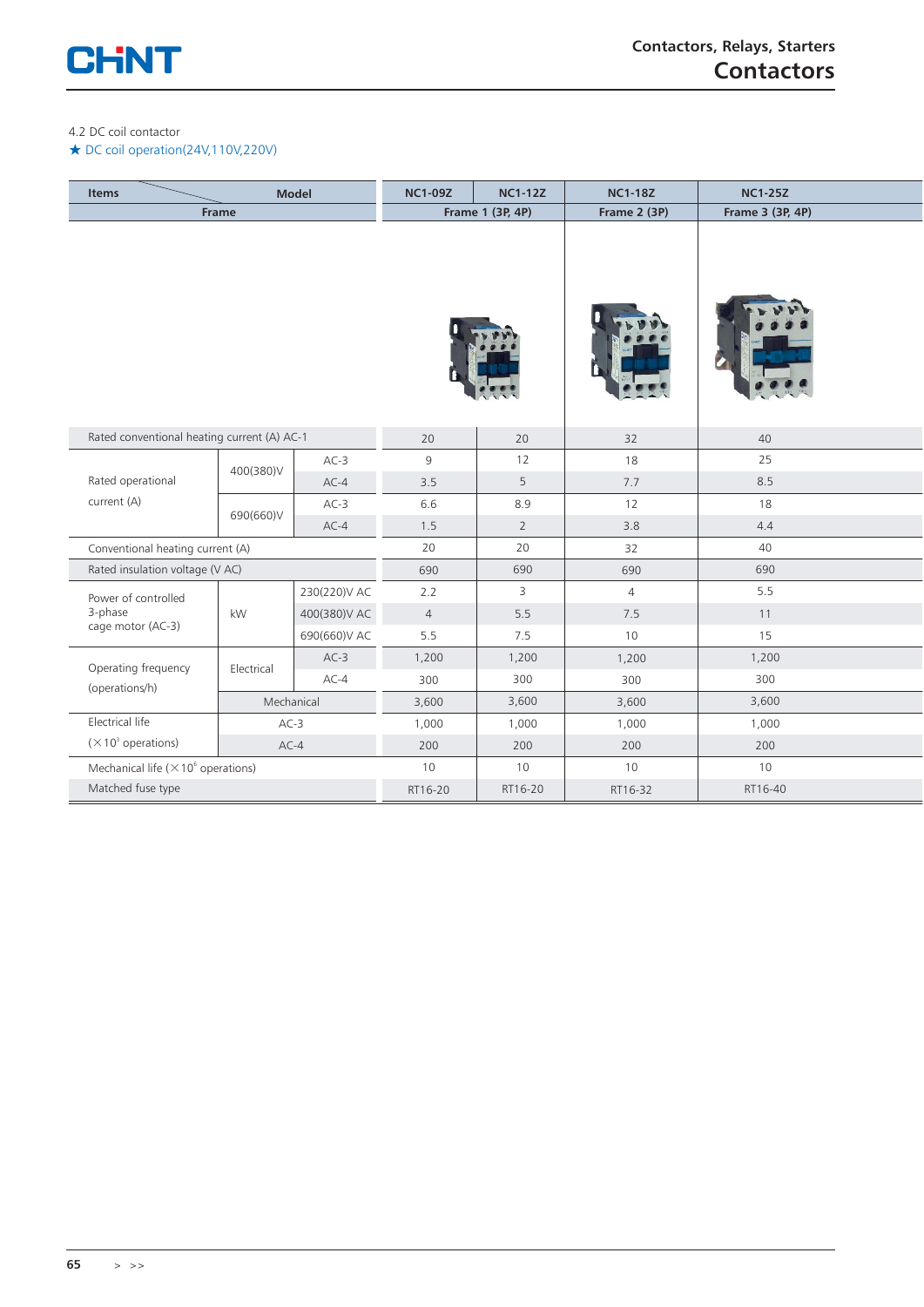

| <b>NC1-32Z</b> | <b>NC1-40Z</b> | <b>NC1-50Z</b>   | <b>NC1-65Z</b> | <b>NC1-80Z</b> | <b>NC1-95Z</b>   |
|----------------|----------------|------------------|----------------|----------------|------------------|
| Frame 4 (3P)   |                | Frame 5 (3P, 4P) |                |                | Frame 6 (3P, 4P) |
|                |                | $\bullet$        |                |                |                  |
| 50             | 60             | 80               | 80             | 95             | 95               |
| 32             | 40             | 50               | 65             | 80             | 95               |
| 12             | 18.5           | 24               | 28             | 37             | 44               |
| 21             | 34             | 39               | 42             | 49             | 49               |
| 7.5            | $\,9$          | $12$             | 14             | 17.3           | 21.3             |
| 50             | 60             | 80               | 80             | 95             | 95               |
| 690            | 690            | 690              | 690            | 690            | 690              |
| 7.5            | 11             | 15               | 18.5           | 22             | 25               |
| 15             | 18.5           | $22$             | 30             | $37\,$         | 45               |
| 18.5           | $30$           | 37               | 37             | 45             | 45               |
| 600            | 600            | 600              | 600            | 600            | 600              |
| 300            | 300            | 300              | 300            | 300            | 300              |
| 3,600          | 3,600          | 3,600            | 3,600          | 3,600          | 3,600            |
| 800            | 800            | 600              | 600            | 600            | 600              |
| 200            | 150            | 150              | 150            | 100            | $100\,$          |
| $\,8\,$        | $\,8\,$        | $\,8\,$          | 8              | 6              | 6                |
| RT16-50        | RT16-63        | RT16-80          | RT16-80        | RT16-100       | RT16-125         |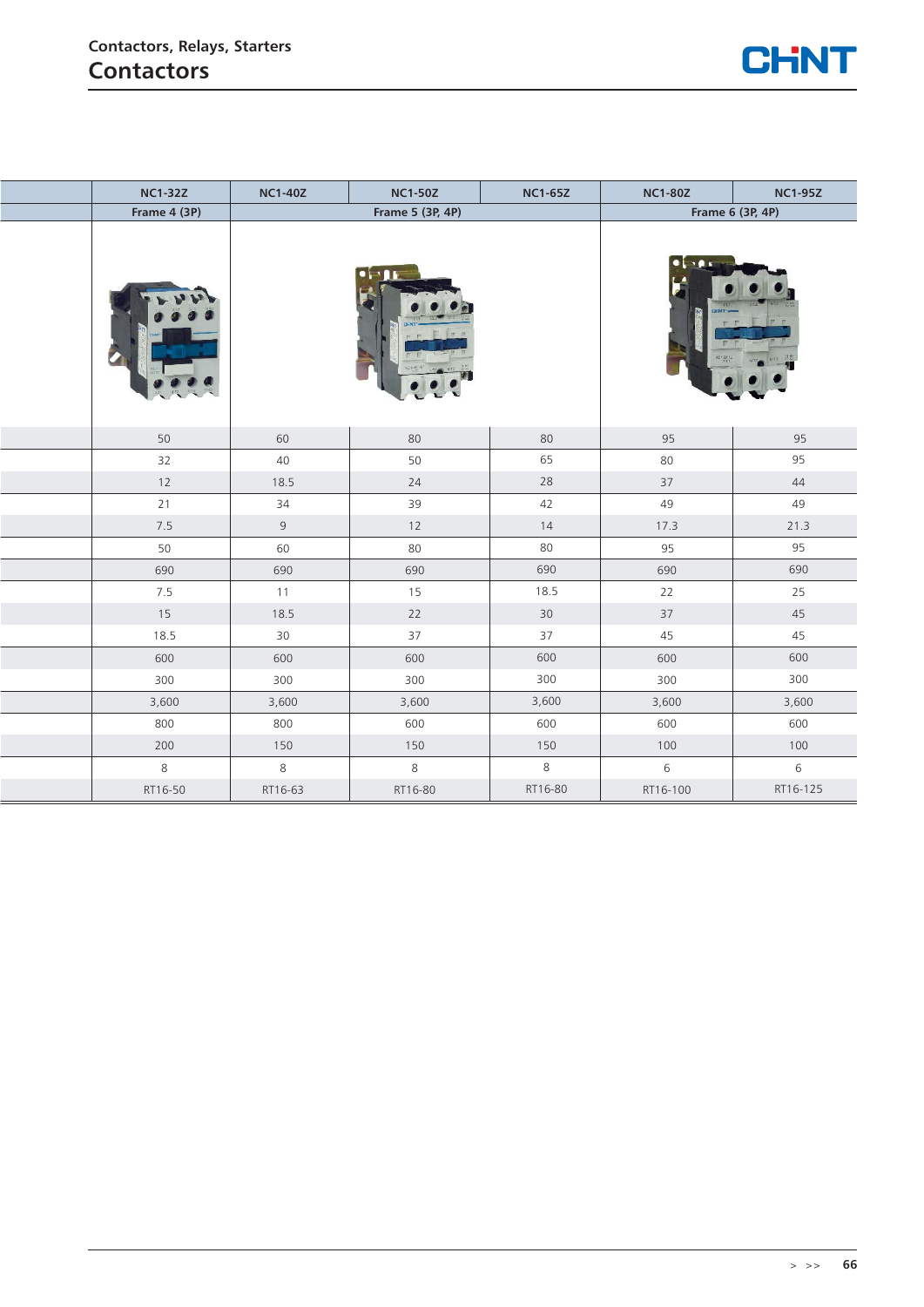

# **5. Accessories**

5.1 Accessories

| <b>Items</b> |                          | <b>Model</b>      | $NC1-09(Z)$                                          | $NC1-12(Z)$      | $NC1-18(Z)$ | $NC1-25(Z)$ |  |  |  |
|--------------|--------------------------|-------------------|------------------------------------------------------|------------------|-------------|-------------|--|--|--|
|              |                          | In-rush (VA)      | 70                                                   | 70               | 70          | 110         |  |  |  |
|              | Coil                     | Sealed (VA)       | 9                                                    | 9                | 9.5         | 14          |  |  |  |
|              | power                    | Power (W)         | $1.8 - 2.7$                                          | $1.8 - 2.7$      | $3 - 4$     | $3 - 4$     |  |  |  |
| AC coil      | Operation                | Operation voltage | $(85\% \sim 110\%)$ Us                               |                  |             |             |  |  |  |
|              | range                    | Drop-out voltage  | $(20\% \sim 75\%)$ Us                                |                  |             |             |  |  |  |
|              | Coil voltage(50Hz, 60Hz, |                   | 24,36,48,110,127,220,240,380,415,440,480,500,600,660 |                  |             |             |  |  |  |
|              | 50/60Hz)(V)              |                   |                                                      |                  |             |             |  |  |  |
|              | Coil power(W)            |                   | 9                                                    | 9                | 11          | 11          |  |  |  |
| DC coil      | Operation                | Pick-up voltage   | $(85\% \sim 110\%)$ Us                               |                  |             |             |  |  |  |
|              | range                    | Drop-out voltage  | $(10\% \sim 75\%)$ Us                                |                  |             |             |  |  |  |
|              |                          | Coil voltage (V)  |                                                      | 24,36,48,110,220 |             |             |  |  |  |

F4 auxiliary contact

 $F4 - 7$ <br>T T T Number of N/C auxiliary contact Number of N/O auxiliary contact Auxiliary contact assembly

F5 auxiliary contact

 $F^5$  -  $\Box$   $\Box$  0: time-delay range, 0.1s~3s 2: time-delay range, 0.1s~30s 4: time-delay range, 10s~180s T: making time-delay; D: breaking time-delay \_ Time-delay module

NCF1-11C lateral side auxiliary contact

| $NCF1 - 11C$<br>Lateral side<br>1 N/C contact<br>1 N/O contact<br>Design sequence No.<br>Auxiliary contact assembly<br>Contactor<br>Company code |  |
|--------------------------------------------------------------------------------------------------------------------------------------------------|--|
|--------------------------------------------------------------------------------------------------------------------------------------------------|--|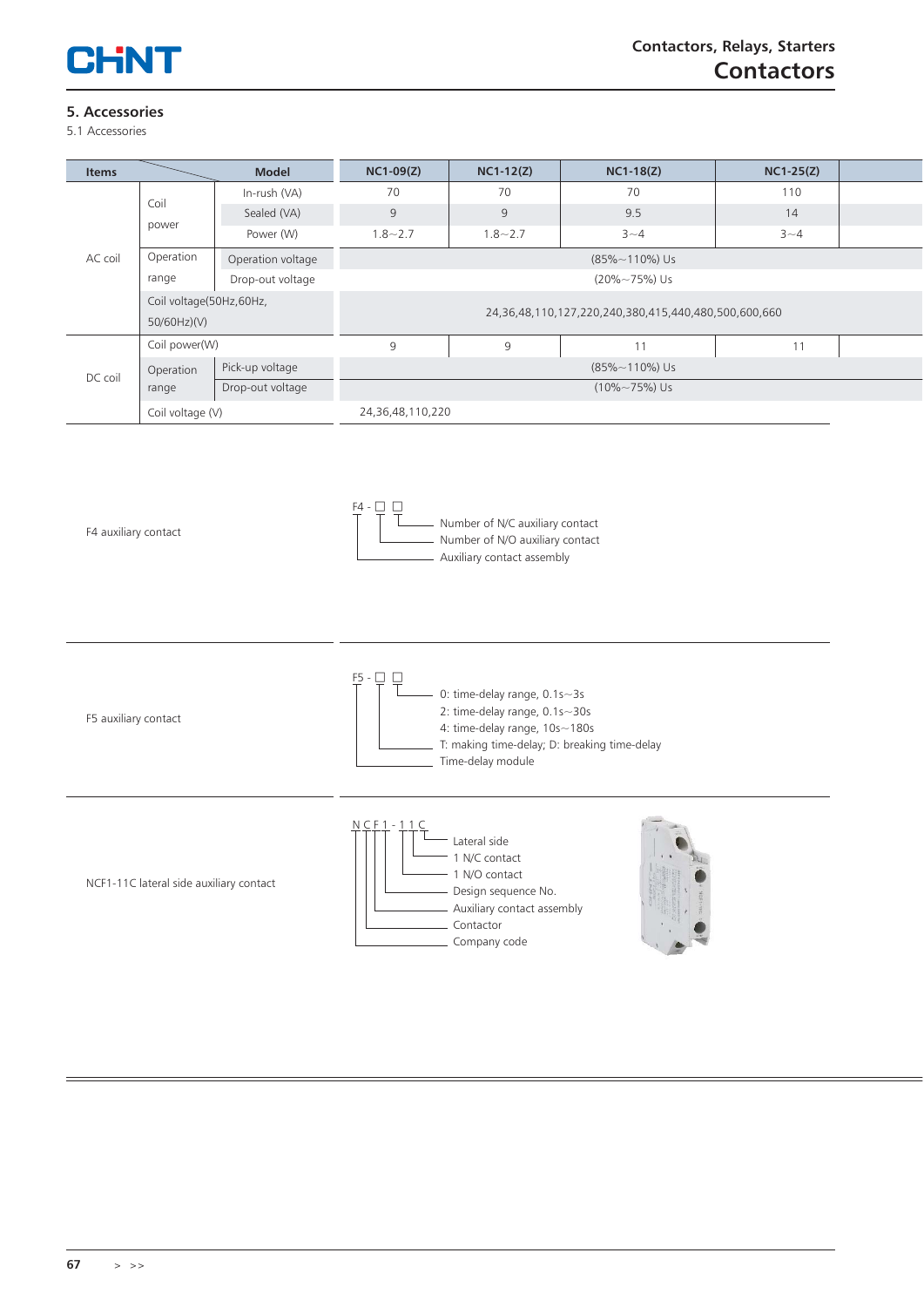

|                        | $NC1-32(Z)$                                      | $NC1-40(Z)$ | $NC1-50(Z)$ | $NC1-65(Z)$                      | $NC1-80(Z)$ | $NC1-95(Z)$ |  |  |  |
|------------------------|--------------------------------------------------|-------------|-------------|----------------------------------|-------------|-------------|--|--|--|
|                        | 110                                              | 200         | 200         | 200                              | 200         | 200         |  |  |  |
|                        | 14                                               | 57          | 57          | 57                               | 57          | 57          |  |  |  |
|                        | $3 - 4$                                          | $6 - 10$    | $6 - 10$    | $6 - 10$                         | $6 - 10$    | $6 - 10$    |  |  |  |
| $(85\% \sim 110\%)$ Us |                                                  |             |             |                                  |             |             |  |  |  |
|                        |                                                  |             |             | $(20\% \sim 75\%)$ Us            |             |             |  |  |  |
|                        | 24,36,48,110,127,220,240,380,415,440,480,500,600 |             |             |                                  |             |             |  |  |  |
|                        | 11                                               | 20          | 20          | 20                               | 20          | 20          |  |  |  |
|                        |                                                  |             |             | $(85\% \sim 110\%)$ Us           |             |             |  |  |  |
|                        | $(10\% \sim 75\%)$ Us                            |             |             |                                  |             |             |  |  |  |
|                        |                                                  |             |             |                                  |             |             |  |  |  |
|                        | and the contract of the contract of              | .           |             | <b>Configuration of contacts</b> |             |             |  |  |  |

| Picture                                | <b>Model</b>  | <b>Configuration of contacts</b>   |                                                           |  |  |  |  |
|----------------------------------------|---------------|------------------------------------|-----------------------------------------------------------|--|--|--|--|
|                                        |               | Number of N/O contact              | Number of N/C contact                                     |  |  |  |  |
| 偏偏                                     | $F4-20$       | $\overline{2}$                     | $\mathsf{O}\xspace$                                       |  |  |  |  |
|                                        | $F4-11$       | $\mathbf{1}$                       | $\mathbf{1}$                                              |  |  |  |  |
|                                        | $F4-02$       | $\mathbf 0$                        | $\overline{2}$                                            |  |  |  |  |
|                                        | $F4-40$       | $\overline{4}$                     | $\mathsf{O}\xspace$                                       |  |  |  |  |
|                                        | $F4-31$       | 3                                  | $\mathbf{1}$                                              |  |  |  |  |
|                                        | $F4-22$       | $\overline{2}$                     | $\overline{2}$                                            |  |  |  |  |
|                                        | $F4-13$       | $\mathbf{1}$                       | 3                                                         |  |  |  |  |
|                                        | $F4-04$       | $\mathbb O$                        | $\overline{4}$                                            |  |  |  |  |
| Picture                                | <b>Model</b>  | <b>Time-delay range</b>            | Number of time-delay contacts                             |  |  |  |  |
|                                        | F5-T0         | $0.1s - 3s$                        | $N/O + N/C$                                               |  |  |  |  |
|                                        | $F5-T2$       | $0.1s - 30s$                       | $N/O + N/C$                                               |  |  |  |  |
|                                        | $F5-T4$       | $10s - 180s$                       | $N/O + N/C$                                               |  |  |  |  |
|                                        | $F5-D0$       | $0.1s - 3s$                        | $N/O + N/C$                                               |  |  |  |  |
|                                        | $F5-D2$       | $0.1s - 30s$                       | $N/O + N/C$                                               |  |  |  |  |
|                                        | F5-D4         | $10s - 180s$                       | $N/O + N/C$                                               |  |  |  |  |
|                                        |               | AC 24V~48V<br>SR2 24V~48V          |                                                           |  |  |  |  |
|                                        |               | 100V~250V<br>SR2 100V~250V<br>AC   | ble to be used for<br>the products of<br>9A~38A or lower  |  |  |  |  |
| SR <sub>2</sub> -A<br>Surge suppressor | Suppression   | AC 380V~440V<br>SR2 380V~440V      |                                                           |  |  |  |  |
|                                        | voltage range | AC<br>100V~127V<br>SR2-B 100V~127V |                                                           |  |  |  |  |
|                                        |               | AC<br>200V~250V<br>SR2-B 200V~250V | ble to be used for<br>the products of<br>40A~95A or lower |  |  |  |  |
| SR <sub>2</sub> -B<br>Surge suppressor |               | AC<br>380V~440V<br>SR2-B 380V~440V |                                                           |  |  |  |  |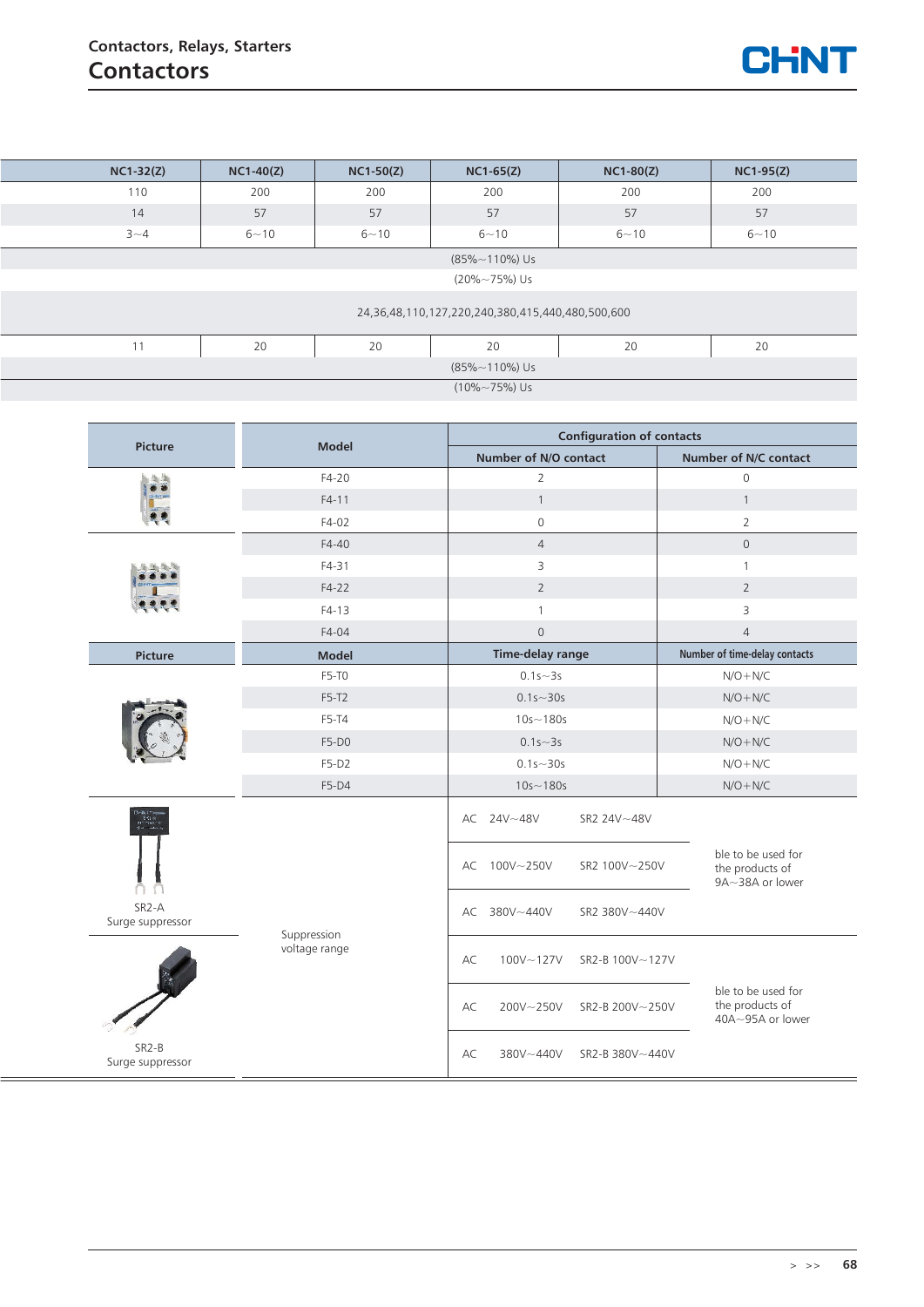

### 5.2 Derived products when the contactor is assembled with following accessory module

| <b>Derived products</b>                 | Contactor                       | <b>Accessorial modular</b>                        | Picture |
|-----------------------------------------|---------------------------------|---------------------------------------------------|---------|
| Time-delay contactor                    |                                 | Time-delay block                                  |         |
| Reversing contactor                     | 99                              | Mechanical interlock                              |         |
| Magnetic starter                        |                                 | Thermal relay                                     |         |
| AC contactor for<br>capacitor switching |                                 | Current-limiting<br>contact assembly              |         |
| Star-delta starter                      | زوروس زو<br>نورور رو<br>0 0 0 0 | Auxiliary<br>Time-delay block<br>contact assembly |         |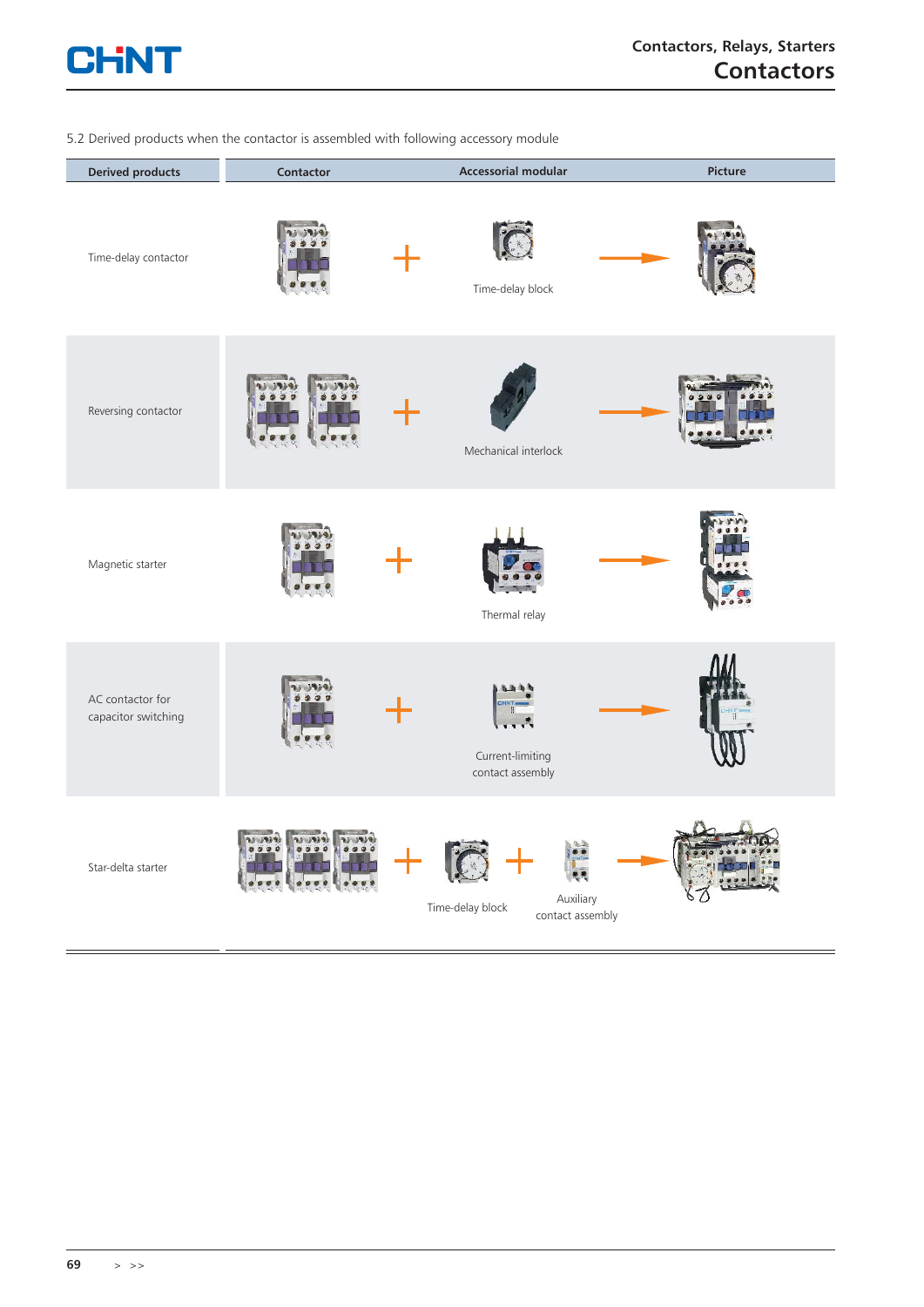

5.3 Assembly with thermal over-load relay

| <b>Model of</b>                | Assembled thermal over-load relay |                   |                |                       |  |  |  |  |
|--------------------------------|-----------------------------------|-------------------|----------------|-----------------------|--|--|--|--|
| contactor                      |                                   |                   |                | Recommended fuse type |  |  |  |  |
|                                | <b>Model</b>                      | Rated current (A) | aM             | gG                    |  |  |  |  |
|                                |                                   | $0.1 - 0.16$      | 0.25           | $\overline{2}$        |  |  |  |  |
|                                |                                   | $0.16 - 0.25$     | 0.5            | $\overline{2}$        |  |  |  |  |
|                                |                                   | $0.25 - 0.4$      | 1              | $\overline{2}$        |  |  |  |  |
|                                |                                   | $0.4 - 0.63$      | $\mathbf{1}$   | $\overline{2}$        |  |  |  |  |
| <b>NC1-09</b>                  |                                   | $0.63 - 1$        | $\overline{2}$ | $\overline{4}$        |  |  |  |  |
| <b>NC1-12</b>                  |                                   | $1 - 1.6$         | $\overline{2}$ | $\overline{4}$        |  |  |  |  |
| <b>NC1-18</b>                  |                                   | $1.25 - 2$        | $\overline{4}$ | 6                     |  |  |  |  |
| <b>NC1-25</b>                  |                                   | $1.6 - 2.5$       | $\overline{4}$ | 6                     |  |  |  |  |
| <b>NC1-32</b>                  |                                   | $2.5 - 4$         | 6              | 10                    |  |  |  |  |
|                                |                                   | $4 - 6$           | $\,8\,$        | 16                    |  |  |  |  |
|                                | NR2-25                            | $5.5 - 8$         | 12             | 20                    |  |  |  |  |
|                                |                                   | $7 - 10$          | 12             | 20                    |  |  |  |  |
|                                |                                   | $9 - 13$          | 16             | 25                    |  |  |  |  |
|                                |                                   | $12 - 18$         | 20             | 35                    |  |  |  |  |
|                                |                                   | $17 - 25$         | 25             | 50                    |  |  |  |  |
|                                | NR2-36                            | $23 - 32$         | 40             | 63                    |  |  |  |  |
| <b>NC1-32</b>                  |                                   | $28 - 36$         | 40             | 80                    |  |  |  |  |
|                                |                                   | $23 - 32$         | 40             | 63                    |  |  |  |  |
| <b>NC1-40</b>                  |                                   | $30 - 40$         | 40             | 100                   |  |  |  |  |
| <b>NC1-50</b>                  |                                   | $37 - 50$         | 63             | 100                   |  |  |  |  |
| <b>NC1-65</b><br><b>NC1-80</b> |                                   | $48 - 65$         | 63             | 100                   |  |  |  |  |
| <b>NC1-95</b>                  |                                   | $55 - 70$         | 80             | 125                   |  |  |  |  |
|                                |                                   | $63 - 80$         | 80             | 125                   |  |  |  |  |
|                                | NR2-93                            | $80 - 93$         | 100            | 160                   |  |  |  |  |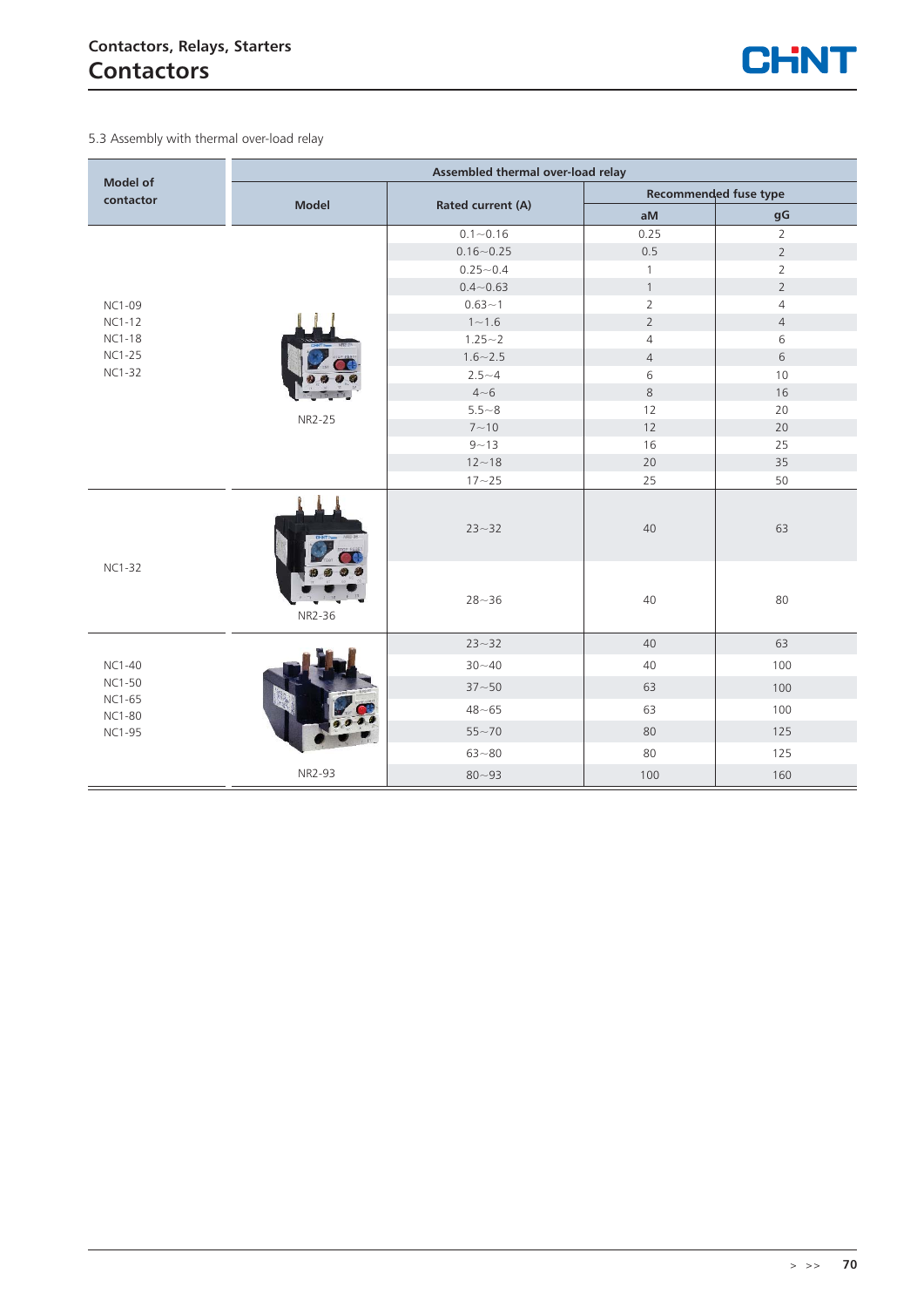

5.4 Assembly with electronic overload relay

|                       |                                                      | Rated                                   | Range of setting               | Recommended         |
|-----------------------|------------------------------------------------------|-----------------------------------------|--------------------------------|---------------------|
| Model of<br>contactor | <b>Model</b>                                         | <b>Assembled thermal</b><br>current (A) | Over-load relay<br>current (A) | Fuse type           |
|                       |                                                      | 1.2                                     | $0.6 - 1.2$                    | RT36-4 (NT00-4)     |
| <b>NC1-09</b>         |                                                      | 2.4                                     | $1.2 - 2.4$                    | RT36-6 (NT00-6)     |
|                       |                                                      | 4                                       | $2 - 4$                        | RT36-10 (NT00-10)   |
|                       |                                                      | 8                                       | $4 - 8$                        | RT36-16 (NT00-16)   |
| $NC1-12$              | <b>CINT OF</b><br>$\left\langle \cdot \right\rangle$ | 10                                      | $5 - 10$                       | RT36-20 (NT00-20)   |
|                       |                                                      | 12                                      | $7 - 12$                       | RT36-25 (NT00-25)   |
| $NC1-18$              |                                                      | 20                                      | $10 - 20$                      | RT36-40 (NT00-40)   |
| $NC1-25$              | <b>NRE8-25</b>                                       | 25                                      | $20 - 25$                      | RT36-50 (NT00-50)   |
| $NC1-32$              |                                                      | 32                                      | $22 - 32$                      | RT36-80 (NT00-80)   |
|                       | CHNT <sup>6</sup>                                    | $\overline{4}$                          | $2 - 4$                        | RT36-10 (NT00-10)   |
|                       |                                                      | 8                                       | $4 - 8$                        | RT36-16 (NT00-16)   |
| $NC1-40$              |                                                      | 10                                      | $5 - 10$                       | RT36-20 (NT00-20)   |
|                       |                                                      | 20                                      | $10 - 20$                      | RT36-40 (NT00-40)   |
|                       | <b>NRE8-40</b>                                       | 40                                      | $20 - 40$                      | RT36-80 (NT00-80)   |
| $NC1-40$              |                                                      |                                         |                                |                     |
| <b>NC1-50</b>         | CHNT THE                                             | 65                                      | $30 - 65$                      | RT36-160 (NT00-160) |
| NC1-65                |                                                      |                                         |                                |                     |
| <b>NC1-80</b>         |                                                      |                                         |                                | RT36-200 (NT1-200)  |
| <b>NC1-95</b>         | NRE8-100                                             | 100                                     | $50 - 100$                     |                     |

### **6. Technical information**

6.1 Terminal connection

|              |                           | Cabling cross section(Cu)                                    |                                                                             |                                    |                      |                                           |
|--------------|---------------------------|--------------------------------------------------------------|-----------------------------------------------------------------------------|------------------------------------|----------------------|-------------------------------------------|
| <b>Model</b> | <b>Number</b><br>of piece | <b>Flexible cable</b><br>with cold-pressed<br>socket $(mm2)$ | <b>Flexible cable</b><br>without cold-<br>pressed socket (mm <sup>2</sup> ) | <b>Inflexible</b><br>cable $(mm2)$ | <b>Screw</b><br>size | <b>Tightening</b><br>torque $(N \cdot m)$ |
| $NC1-09(Z)$  |                           | 1/2.5                                                        | 1/4                                                                         | 1/4                                | M3.5                 | 0.8                                       |
|              | $\overline{2}$            | 1/2.5                                                        | 1/2.5                                                                       | 1/4                                | M3.5                 | 0.8                                       |
| $NC1-12(Z)$  |                           | 1/2.5                                                        | 1/4                                                                         | 1/4                                | M3.5                 | 0.8                                       |
|              | $\overline{2}$            | 1/2.5                                                        | 1'2.5                                                                       | 1/4                                | M3.5                 | 0.8                                       |
| $NC1-18(Z)$  |                           | 1.5/4                                                        | 1.5/6                                                                       | 1.5/6                              | M3.5                 | 0.8                                       |
|              | $\overline{2}$            | 1.5/4                                                        | 1.5/4                                                                       | 1.5/6                              | M3.5                 | 0.8                                       |
| $NC1-25(Z)$  |                           | 1.5/4                                                        | 1.5/10                                                                      | 1.5/6                              | M4                   | 1.2                                       |
|              | $\overline{2}$            | 1.5/4                                                        | 1.5/6                                                                       | 1.5/6                              | M4                   | 1.2                                       |
| $NC1-32(Z)$  |                           | 2.5/6                                                        | 2.5/10                                                                      | 2.5/10                             | M4                   | 1.2                                       |
|              | $\overline{2}$            | 2.5/6                                                        | 2.5/6                                                                       | 2.5/10                             | M4                   | 1.2                                       |
| $NC1-40(Z)$  |                           | 6/25                                                         | 6/25                                                                        | 6/25                               | M8                   | $\overline{4}$                            |
|              | $\overline{2}$            | 4/10                                                         | 4/10                                                                        | 4/10                               | M8                   | $\overline{4}$                            |
| $NC1-50(Z)$  |                           | 6/25                                                         | 6/25                                                                        | 6/25                               | M <sub>8</sub>       | $\overline{4}$                            |
|              | $\overline{2}$            | 4/10                                                         | 4/10                                                                        | 4/10                               | M <sub>8</sub>       | $\overline{4}$                            |
| $NC1-65(Z)$  |                           | 6/25                                                         | 6/25                                                                        | 6/25                               | M8                   | $\overline{4}$                            |
|              | $\overline{2}$            | 4/10                                                         | 4/10                                                                        | 4/10                               | M8                   | $\overline{4}$                            |
|              |                           | 10/35                                                        | 10/35                                                                       | 10/35                              | M10                  | 6                                         |
| $NC1-80(Z)$  | $\overline{2}$            | 6/16                                                         | 6/16                                                                        | 6/16                               | M10                  | 6                                         |
|              |                           | 10/35                                                        | 10/35                                                                       | 10/35                              | M10                  | 6                                         |
| $NC1-95(Z)$  | $\overline{2}$            | 6/16                                                         | 6/16                                                                        | 6/16                               | M10                  | 6                                         |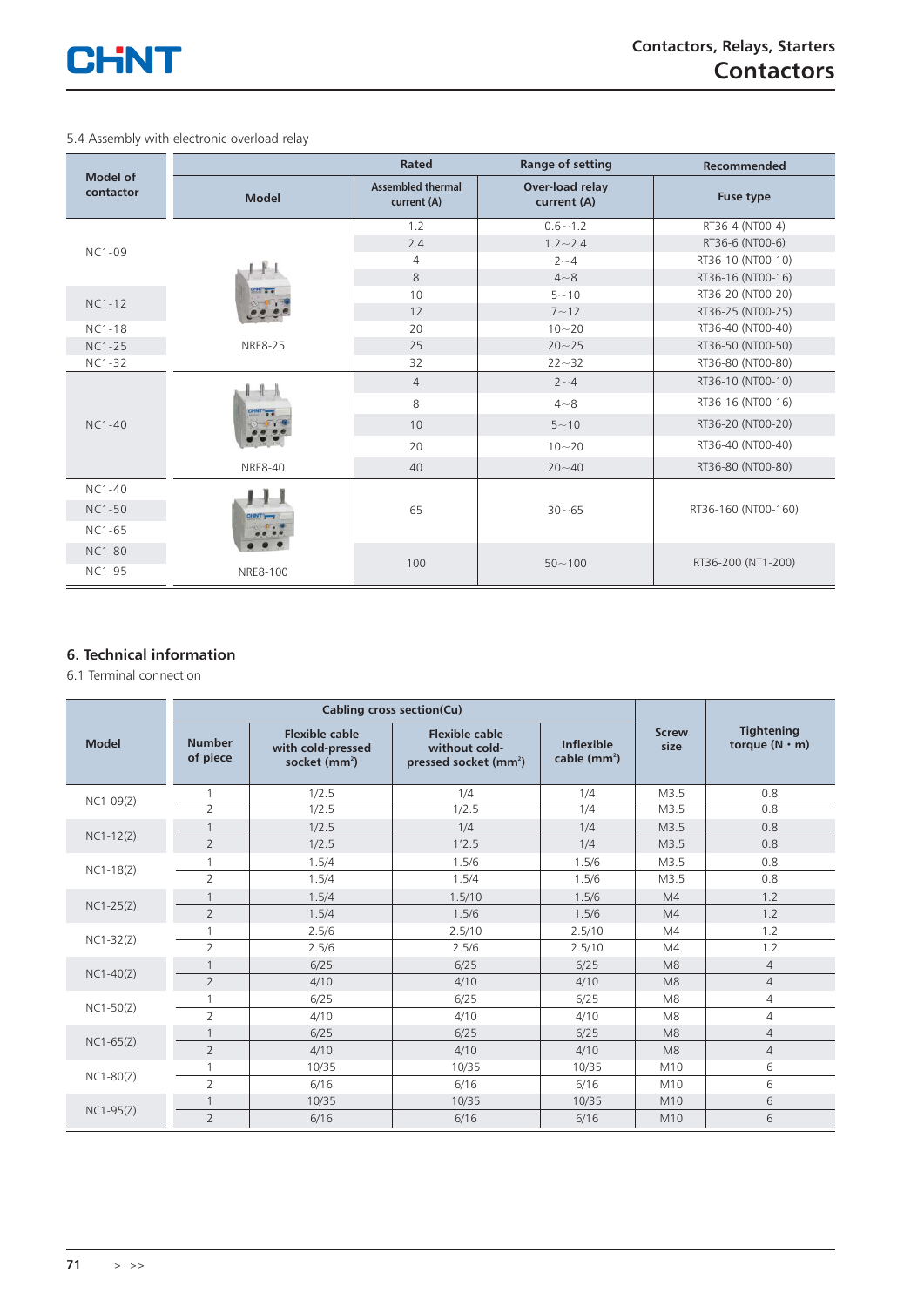### **Contactors, Relays, Starters Contactors**

## **7. Overall and mounting dimensions (mm) Depictment of the contract of the contract of the contract of the contract of the contract of the contract of the contract of the contract of the contract of the contract of the c**

CHNT



NC1-40~95



NC1-09Z~32Z